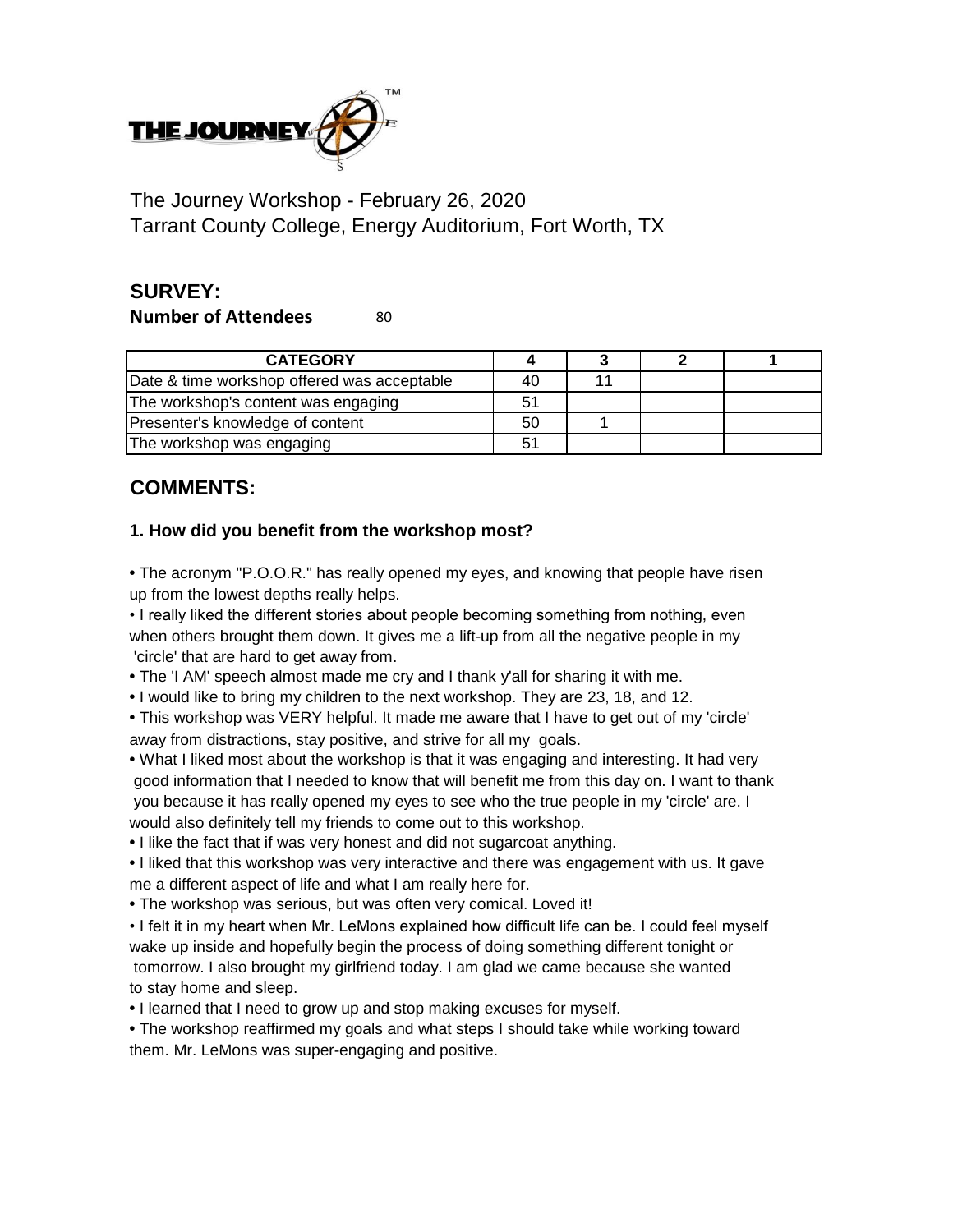**•** I felt like the workshop spoke to all of us in the room no matter what we personally are going through. I really enjoyed it a lot because I was just telling my husband that I wasn't sure if I was smart enough to get into nursing. But I've realized that I was just being fearful and making obstacles for myself. I now plan to pick it up and start working harder for my dream.

**•** I liked the entire workshop. The engagement never stopped. It was so good that I felt like I was back in sports. It benefitted me because I have been looking for another sign to get going and this was it. I didn't think it was going to be the way it turned out, it was amazing.

**•** Coming here today has helped me realize that I'm going to make it in life even though I had back thoughts about how my class is bringing me down. I'm going to pass and graduate.

**•** I got the whole new idea about setting goals and sticking to them. What I like most was how we were put into real life imagination exercises that really worked.

**•** This workshop helped me to understand how I can and will do to better myself and my future. Also, the presenter was very funny and engaging.

**•** The workshop was inspiring and eye-opening. I give it a '10' on engagement. I liked when we were talking about vision and obstacles because it made me want to keep on visioning my greater life.

**•** Brought to the surface my fear of creating something new in my industry. It also revealed the extent to which I can't rely on a large number of friends to be a support system. This workshop awaken a dream I had years ago that I had let die.

**•** Almost 2-years ago, sometime after I had my daughter, I hit rock-bottom in my life. I'd had a stress-induced seizure, wrecked my car, and was at risk of losing my job. In that my job. In that moment, a friend stepped in to uplift and support me. From that moment, I challenged myself to recover my power over myself and my life. I took the time to change my mentality, my output, and my circumstances. This workshop brought home how much effort I put into changing things for me. It was as if Mr. LeMons was speaking my entire life. Speaking the tools I took to cultivate something more for myself. I changed my 'circle.' Changed my energy. Changed my life. I already forwarded the information for the next workshop to my best friend/sister, as she is my accountability partner and we are on the same journey. We are the last of our friend group to achieve our degrees. We are moms, and we are older. The things that prohibited us before are no longer factors we fear. Thank you for this workshop.

**•** I liked the motivational stories. There were a lot of them I could relate to. It helped me to identify some feelings that I couldn't put into words. Thank you.

**•** This workshop benefitted me by expanding my mind. What I liked most were the visuals and real-life examples. It helped me have a better understanding of how my 'circle' and choices affect me. Everyone should experience this.

**•** Gave me a concrete and concise attitude toward my vision. I especially liked the interactive parts. It benefitted me to lose my fear of participation.

**•** The workshop allowed me to visualize where my life is and where I stand right now.

**•** The thing I liked most were the examples he used, for example, the defensive line-up and the circle of fear. It made me want to immediately go and get out of my 'circle'.

**•** This workshop reminded me that in order to be the best for others, I first have to be the best 'me.' I cannot drown myself in others and ignore my own goals. My vision and goals need to be clearer. They have to!

**•** This workshop presentation is like a palette cleanser for changing one's mindset. Thank you for your words.